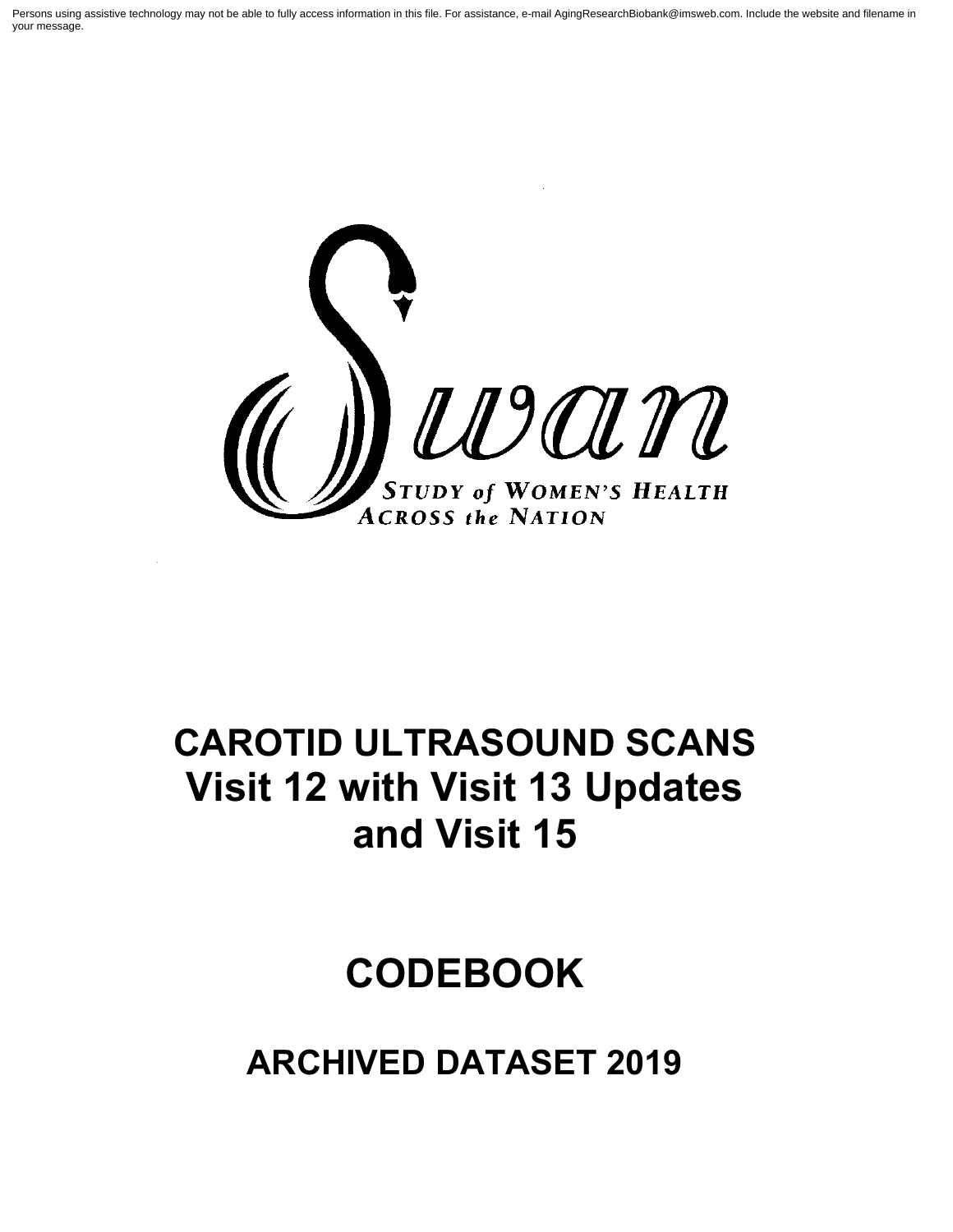# **PAGE INTENTIONALLY BLANK**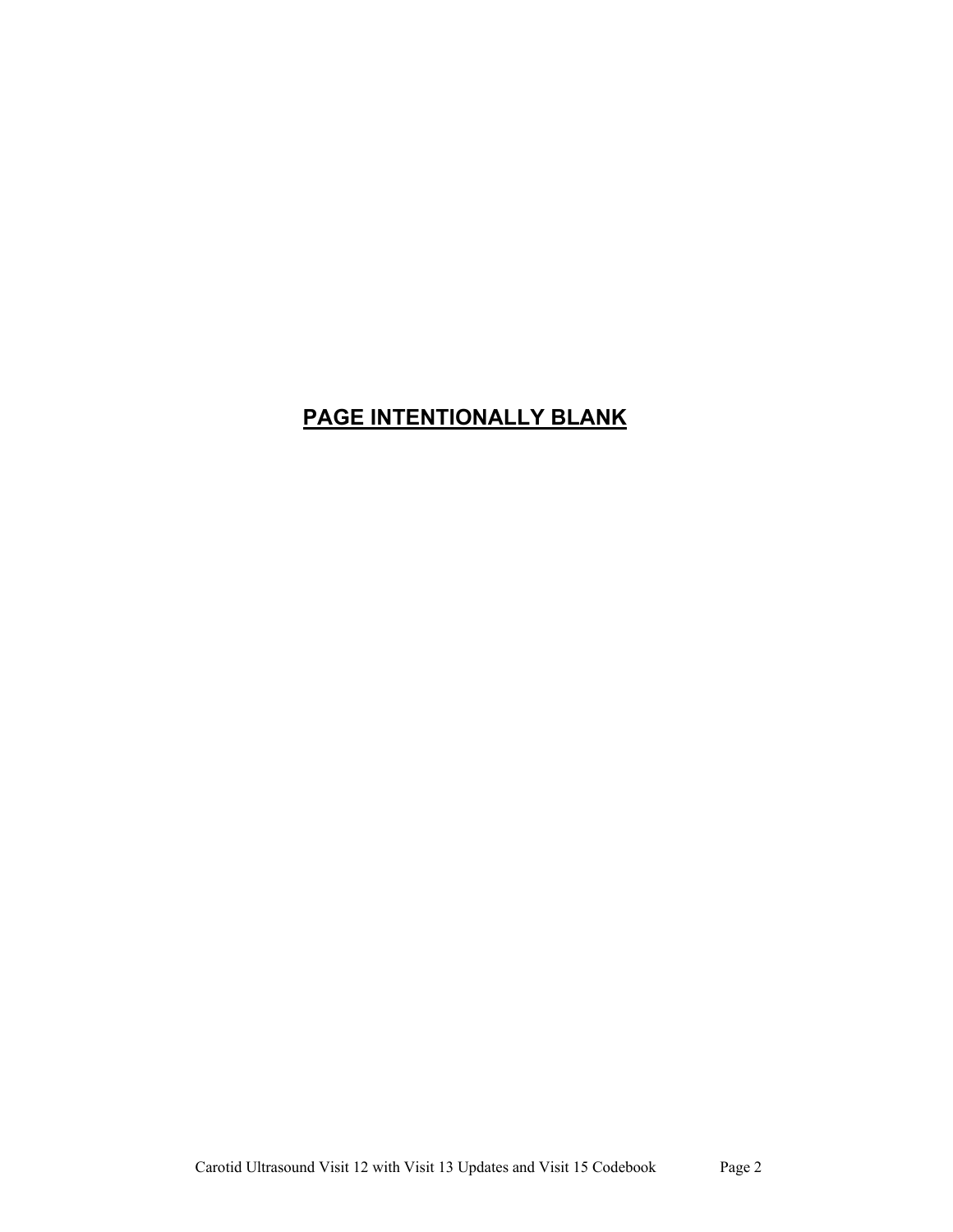# **DOCUMENTATION FOR THE SWAN VISIT 12 WITH VISIT 13 UPDATES AND VISIT 15 CAROTID SCAN DATA**

#### **Changes from the prior release of SWAN Carotid Scan dataset (niacarotid2018):** V15 data has been added.

#### *Who is included in the frozen dataset***:**

SWAN participants who were active as of follow-up visits 12,13 or 15 and who completed a visit 12, visit 13 or visit 15 carotid assessment at the six participating SWAN study sites are included in the frozen dataset. Sixteen observations (0.65%) out of the 2457 women completing visit 12, 13 or 15 carotid artery assessments were dropped after data cleaning, resulting in 2441 women in the frozen data. Of these women, 2435 had complete plaque yes/no (PLAQUE) data, 2410 had complete plaque index (**PI**) data, 2423 women had some carotid IMT data and 2342 of them had complete mean average CCA IMT (**MAVG\_CCA**) data, the primary variable generated from reading of the carotid scan images.

SWAN participants from the Chicago, Pittsburgh and New Jersey sites who did *not* receive a carotid scan during Visit 12 were invited to undergo a carotid scan for Visit 13. All eligible participants at the four participating sites at Visit 15 were brought in for additional carotid scan, except for 43 participants who were brought in at Visit 15 for a carotid scan for the first time.

Ultrasound technology was used to obtain the carotid measures in the following datasets. This frozen dataset represents a merging of 2 raw datasets:

- 1) **IMT worksheet** raw data**:** Centrally trained and certified site sonographers acquired the carotid artery scan images, assessed presence of plaque and recorded results on the URL Carotid IMT Worksheet form. Carotid plaque data from this form were then entered by each site.
- 2) **IMT read** raw data**:** Carotid scan images were then data streamed to the SWAN Ultrasound Reading Center (University of Pittsburgh URL) for centralized reading using semi-automated edge detection software. Common carotid artery (CCA), intima-media thickness (IMT), and adventitial diameter (AD) data were obtained from these readings and were processed and provided by the Ultrasound Reading Center to SWAN data management.

|                               | Sites (site number)    |                       |                 |                        |                       | All                |              |
|-------------------------------|------------------------|-----------------------|-----------------|------------------------|-----------------------|--------------------|--------------|
|                               | <b>Detroit</b><br>(11) | <b>Boston</b><br>(12) | Chicago<br>(13) | <b>Oakland</b><br>(14) | <b>Newark</b><br>(16) | Pittsburgh<br>(17) | <b>Sites</b> |
| Visit 12                      |                        |                       |                 |                        |                       |                    |              |
| Completed<br>Carotid visit    | 362                    | 206                   | 246             | 341                    | 139                   | 272                | 1566         |
| Included in frozen<br>dataset | 350                    | 206                   | 246             | 341                    | 139                   | 270                | 1552         |
| Complete CCA<br>IMT data      | 327                    | 200                   | 241             | 337                    | 135                   | 267                | 1507         |
| Complete PI data              | 350                    | 205                   | 246             | 341                    | 139                   | 269                | 1550         |
| Visit 13                      |                        |                       |                 |                        |                       |                    |              |
| Completed<br>Carotid visit    |                        |                       | 23              |                        | 8                     | 23                 | 54           |
| Included in frozen<br>dataset |                        |                       | 23              |                        | 8                     | 23                 | 54           |
| Complete CCA<br>IMT data      |                        |                       | 20              |                        | 8                     | 23                 | 51           |
| Complete PI data              |                        |                       | 23              |                        | 8                     | 23                 | 54           |

#### **Breakdown of study participants with carotid scan data by site and visit**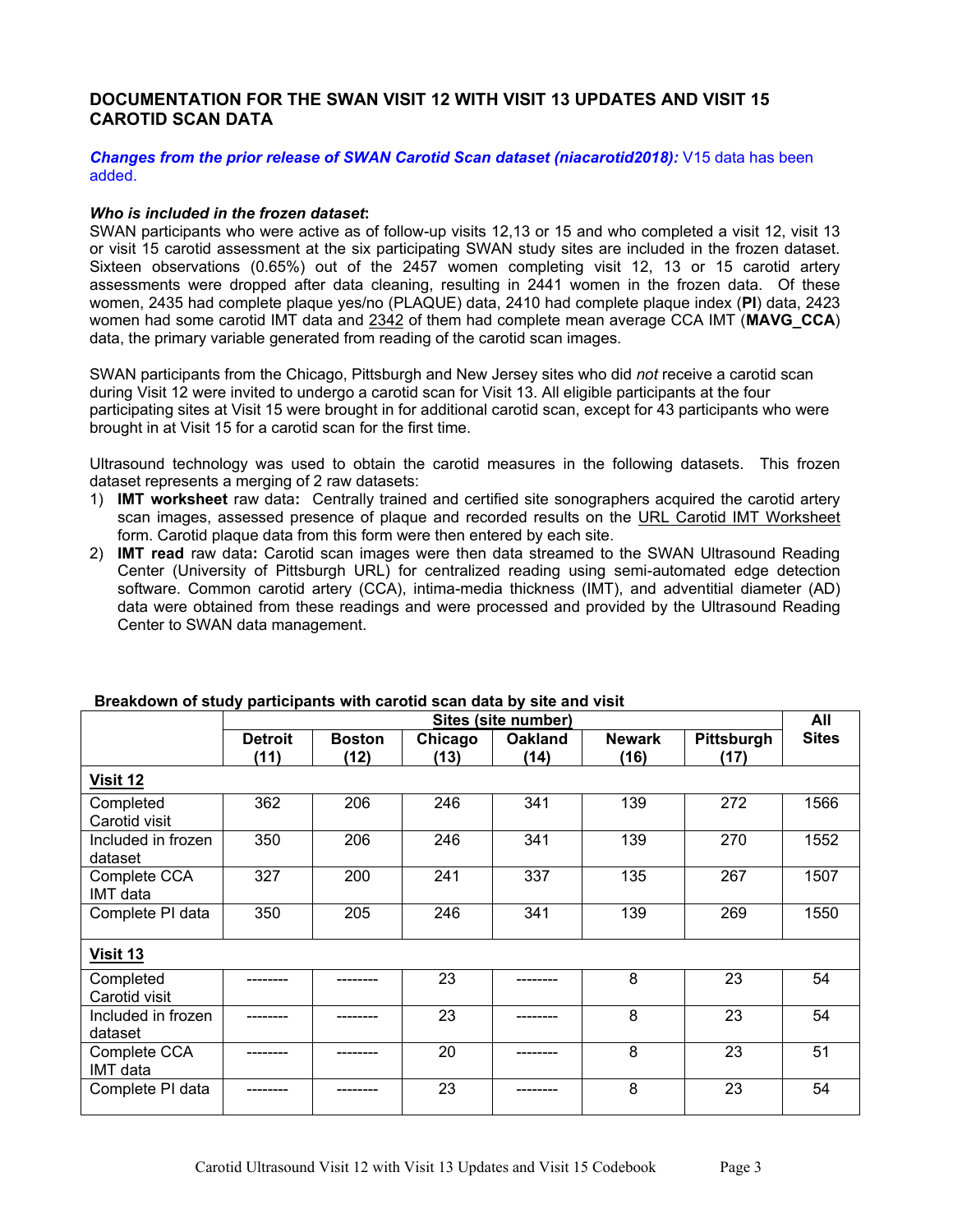| <b>Visit 15</b>                                         |                        |                       |                 |                        |                       |                    |                     |
|---------------------------------------------------------|------------------------|-----------------------|-----------------|------------------------|-----------------------|--------------------|---------------------|
|                                                         |                        | Sites (site number)   |                 |                        |                       |                    |                     |
|                                                         | <b>Detroit</b><br>(11) | <b>Boston</b><br>(12) | Chicago<br>(13) | <b>Oakland</b><br>(14) | <b>Newark</b><br>(16) | Pittsburgh<br>(17) | All<br><b>Sites</b> |
| Completed<br>Carotid visit                              | 266                    |                       | 185             |                        | 124                   | 262                | 837                 |
| Included in frozen<br>dataset                           | 264                    |                       | 183             |                        | 124                   | 262                | 833                 |
| Complete CCA<br>IMT data                                | 262                    | -------               | 184             |                        | 124                   | 261                | 831                 |
| Complete PI data                                        | 265                    |                       | 184             |                        | 124                   | 262                | 835                 |
| <b>Visit 12+13 and</b><br>Visit 15 in frozen<br>dataset | 615                    | 206                   | 453             | 341                    | 271                   | 555                | 2441                |

#### *Data cleaning strategy:*

The strategy for cleaning URL carotid ultrasound data occurred in three stages. In stage one (before images were read), carotid images were reviewed and scored for overall quality assessment by the URL.

In stage two (after images were read), carotid ultrasound data were reviewed quarterly during data collection. During this stage, potential outliers for the variables average CCA IMT (**mavg\_cca**) and average adventitial diameter (**adavg**) were flagged and queried by the URL. Potential outliers were identified as observations with values outside mean  $\pm$  2SD of site specific quarterly data. Random data checks were also performed throughout data collection and anomalies were queried. The query involved reviewing the URL Carotid IMT Worksheets and log sheets completed by site sonographers as well as the carotid images obtained at scan time. These quarterly data checks were compiled and finalized once data collection was completed for the visit at all sites. Please note that at this stage plaque index (**PI**) was not used for flagging observations to be checked but was reviewed for specific observations when mavg\_cca or adavg values were flagged.

The third stage of data cleaning involved the review of the preliminary carotid ultrasound dataset as a whole at the end of visit 12, visit 13 and visit 15. For this review, the strategy was to flag observations with values falling outside the soft range listed in Table 2 for the following variables: **mavg\_cca, adavg** and **pi**. In addition, values outside the range mean  $\pm$  2SD for continuous measures were also flagged. The observations flagged were then cross-checked with the previously compiled list of quarterly data checks. Any observations not previously queried were checked at this time.

| rapic 2. Ook range for aald clearing and checking |                 |               |  |  |
|---------------------------------------------------|-----------------|---------------|--|--|
| Variable                                          | Soft range*     |               |  |  |
|                                                   | Visit 12 and 13 | Visit 15      |  |  |
| mavg cca                                          | $0.55 - 1.00$   | $0.55 - 1.25$ |  |  |
| adavg                                             | $5.5 - 9.0$     | $5.5 - 9.5$   |  |  |
| рi                                                | $0 - 8$         | $0 - 8$       |  |  |

| Table 2: Soft range for data cleaning and checking |  |  |
|----------------------------------------------------|--|--|
|----------------------------------------------------|--|--|

\* Values outside the soft range were flagged for data checking/cleaning

## *Summary of Data Check/Cleaning:*

A brief summary of the data checks performed and the findings are as follows:

• **Fourteen observations were dropped:** Initially, 33 observations were dropped because the images were considered unreadable or of very poor quality for IMT and AD measurement per the Reading Center protocol (n=31), or images could not be obtained due to technical machine malfunction (n=2). Later on, 17 of these 33 observations were reincorporated into the frozen dataset because the scans were deemed adequate for the assessment of presence of plaque, resulting in N=2435 observations with plaque data and N=2423 observations with any IMT data.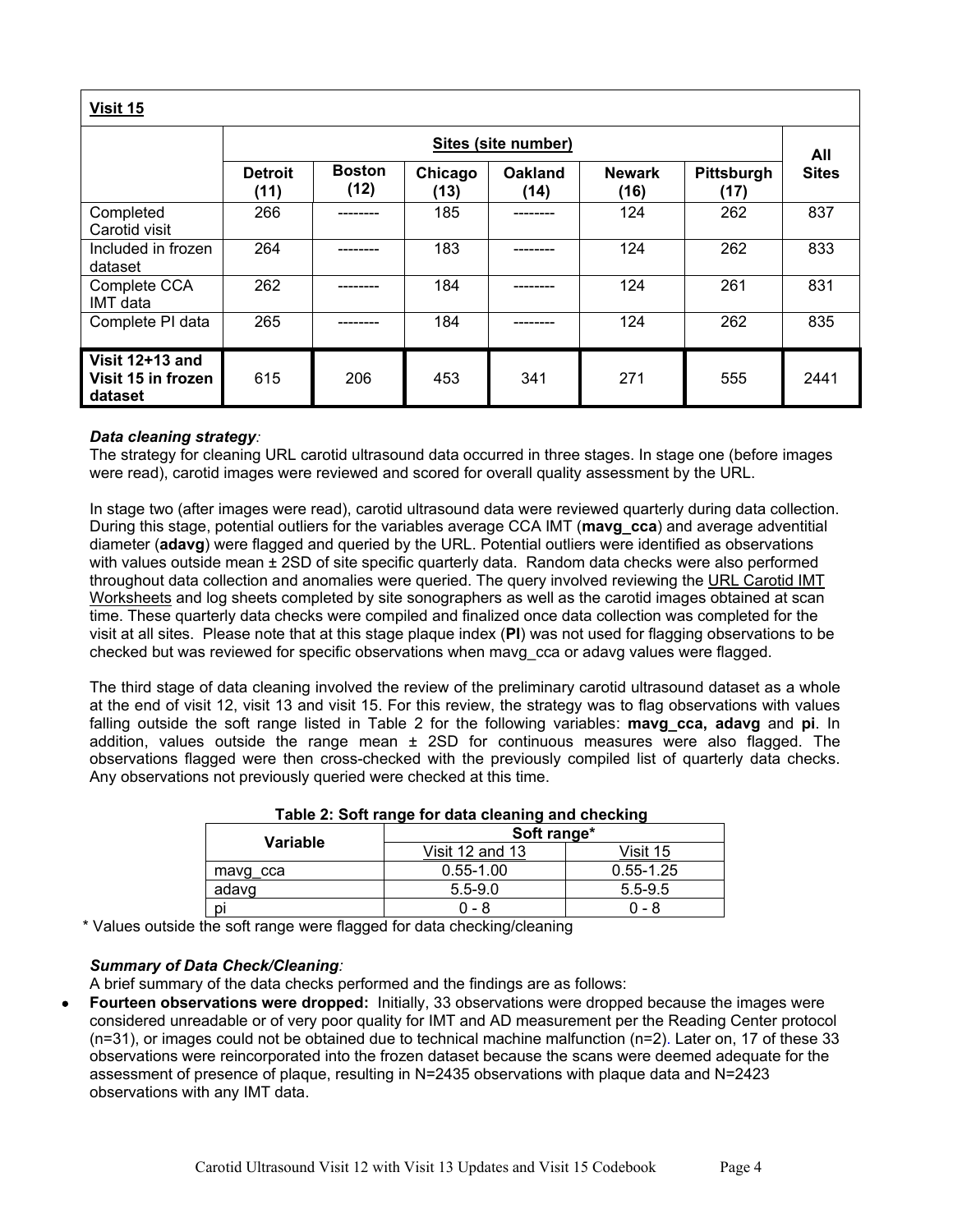- **Fifty Three observations were modified in raw data**: For some observations that were flagged, re-reading of the images were recommended and resulted in data of higher quality. For these, re-read data replaced the original read data as indicated in the data check table.
- **Observations flagged for Analyses**: For flagged observations, please follow recommendations indicated by flag codes. It is recommended that analysts acknowledge within the analyses that these data may be inaccurate. An assessment of the quality of these observations could be done in several ways, and options include running sensitivity analyses (with and without these data flagged), dropping the observations, or acknowledging in methods these specific measurement errors. The final decision is up to the investigator/analyst. Flag variables in the frozen dataset were only created for primary data collected at all sites, i.e., MAVG\_CCA and ADAVG.

#### *Changes Made to Data to Ensure Standard Coding:*

- Range checks, skip pattern checks and other edits were run on the data during the data entry process. Errors were resolved with the sites or Reading Center during this process. Therefore, few changes were made to the data during the creation of the SAS dataset.
- A site variable (**SITE**) was added to the dataset to indicate whether the participant was from
- A SWAN visit indicator variable (**VISIT)** was added to the dataset to indicate that the carotid data were collected at visit 12 (**VISIT**=12), visit 13 (**VISIT**=13) or visit 15 (**VISIT**=15).
- Coding of Missing Values: The original missing codes (.B, .C, -9) from the raw data were changed to the SAS missing values (".")

#### *Created* **Flag Variables**:

The following flag variables were created based on review of the data.

| <b>Name</b>   | <b>Meaning</b>                                                                       | Code       |
|---------------|--------------------------------------------------------------------------------------|------------|
| <b>FLGCCA</b> | If yes, observations should be used with caution in analyses of mavg_cca             | $0 = No$ , |
|               | because the data may not be valid; specified in data check table.                    | 1 = Yes    |
| <b>FLGAD</b>  | If yes, observations should be used with caution in analyses of adavg                | $0 = No$   |
|               | because the data may not be valid; specified in data check table.                    | $=$ Yes    |
| <b>CALCCA</b> | If yes, observations are missing data for <b>mavg_cca</b> . Analyst may estimate the | $0 = No$   |
|               | value of mavg_cca with caution by using available data and following created         | $1 = Yes$  |
|               | variable equation for mavg_cca.                                                      |            |
| <b>CALAD</b>  | If yes, then observations are missing data for adavg. Analyst may estimate           | $0 = No$   |
|               | value of adavg with caution by using available data and following created            | $1 = Yes$  |
|               | variable equation for adavg.                                                         |            |
| FLAG_pi       | If yes, the observation should be used with caution in analyses using plaque         | $0 = No$   |
|               | index. Options are to not use these observations for plaque index analyses or        | $1 = Yes$  |
|               | alternatively to use the imputed variables, pi_min, pir_min and pil_min for          |            |
|               | analysis.                                                                            |            |

#### *Missing Plaque index:*

The following observations were flagged by the Reading Center for having a missing plaque index (**pi**). For many of these observations, the site sonographer failed to enter "0" for plaque grade, which resulted in missing data for **pi**. The verification process performed by the Reading Center noted that these participants did not have plaque and therefore **the variables pi** and **plaque** were set to "0".

#### *Observations with PLAQUE data but no carotid IMT data in frozen dataset*:

Seventeen observations were brought back into the frozen dataset because although their carotid images were not adequate for the inclusion of measures of IMT or AD they were adequate for the assessment of absence/presence of plaque.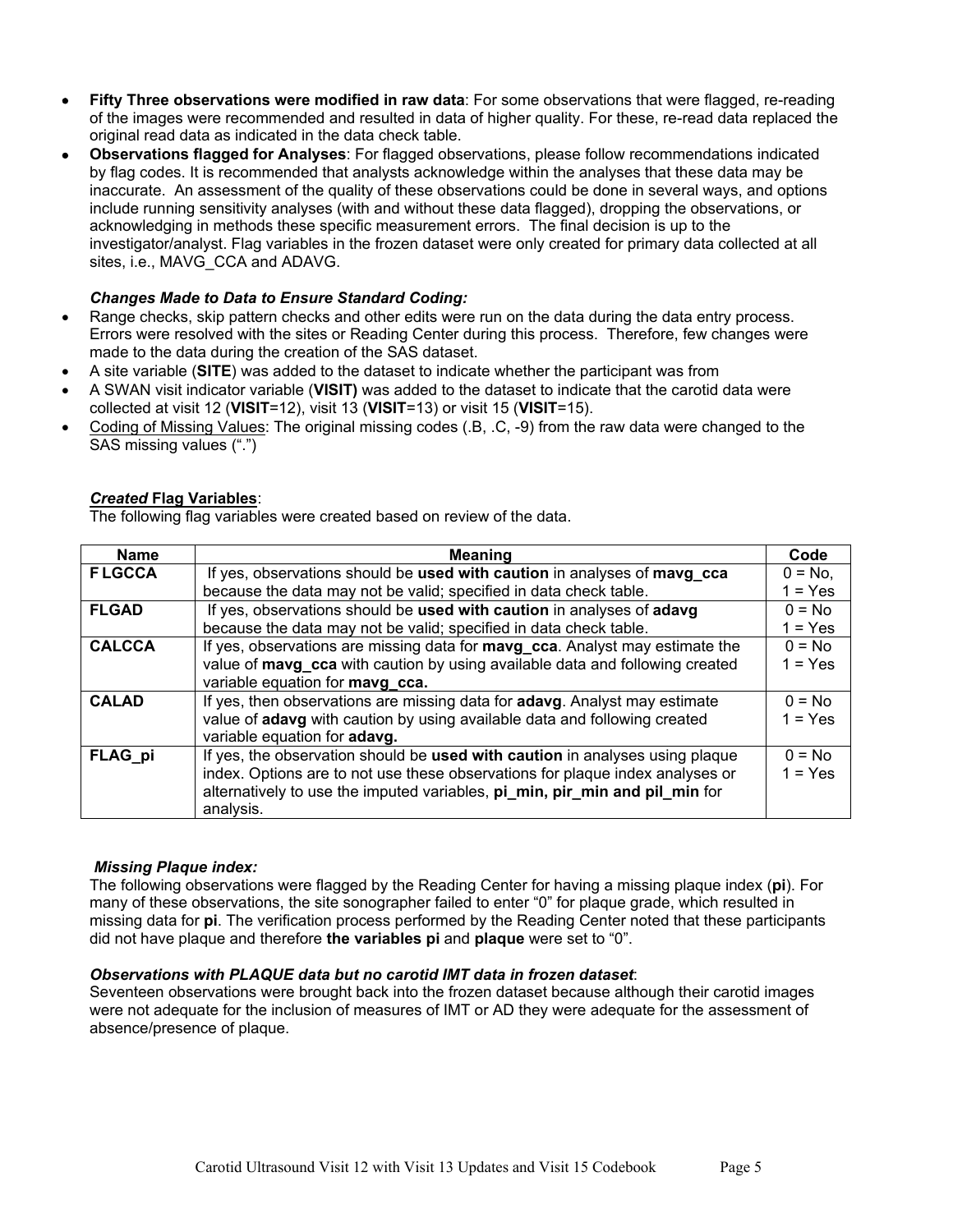# **URL CAROTID IMT WORKSHEET WITH VARIABLE NAMES**

**Note:** Two different versions of this form were used to collect the plaque data. Two versions of the form were implemented - Oct 13<sup>th</sup> 2009 and Mar 9<sup>th</sup> 2010. If the older form (Oct 13<sup>th</sup> 2009) was used, then the variable PVISUALR and PVISUALL will be missing. If the new form (Mar  $9<sup>th</sup>$  2010) was used, then data for the variable PVISUALR and PVISUALL was collected. In this case, if a site sonographer did not see any plaque, these variables were coded as "0" and data for the corresponding questions #3, #4 and #5 in section A of the form were skipped and coded as ".B", the SAS missing codes for "N/A". The creation of plaque variables was dependent on form version.

# **URL Carotid IMT Worksheet**



*Ultrasound Research Lab*

| <b>URL Carotid IMT Worksheet</b> |               |                                 |                                                       |              |     |                                    |
|----------------------------------|---------------|---------------------------------|-------------------------------------------------------|--------------|-----|------------------------------------|
| Study:                           | <b>#STUDY</b> |                                 |                                                       | URL Visit #: |     | <b>VISIT</b>                       |
| Study ID:                        | <b>ARCHID</b> |                                 |                                                       | Enter:       |     |                                    |
| <b>URL ID:</b>                   | <b>#LABID</b> |                                 |                                                       | Verify:      |     |                                    |
| Tech ID:                         | #TECH         | Test Date: SCANDAY <sup>†</sup> |                                                       | $CD$ #:      | #CD |                                    |
|                                  |               |                                 | Note: Technologist is responsible for bold faced data |              |     | <b>Repro only: Test Seq: #SCAN</b> |
| above.                           |               |                                 |                                                       |              |     |                                    |

 **Plaque Reading Software Used? Yes ( ) No ( ) #PRSOFT**

#### **RIGHT CAROTID ARTERY**

#### **A. Plaque Index – Right**

|                                     | 1-Prox CCA                                                     | 2-Distal CCA                 | 3-Bulb                | <b>ICA</b>                   | <b>ECA</b>            |
|-------------------------------------|----------------------------------------------------------------|------------------------------|-----------------------|------------------------------|-----------------------|
| 1. Segment adequately<br>visualized | N( )<br>#VIS1R                                                 | Y (<br>N( )<br><b>#VIS2R</b> | N( )<br>Y (<br>#VIS3R | N(<br><b>#VIS4R</b>          | N( )<br>Y (<br>#VIS6R |
| 2. Any plaques visualized           | proceed to 3<br>$N( )$ proceed to 6<br><b>#PVISUALR</b><br>Y ( |                              |                       |                              |                       |
| 3. No. of Lesions                   | #LES1R                                                         | #LES2R                       | #LES3R                | #LESIR                       | #LESER                |
| 4. Plaque Grade*<br>(0, 1, 2, 3)    | #GRA1R                                                         | #GRA2R                       | #GRA3R                | <b>#GRAIR</b>                | #GRAER                |
| 5. Calcified Plaque                 | N(<br>Y (<br>#CAP1R                                            | N( )<br>Y (<br>#CAP2R        | N(<br>Y (<br>#CAP3R   | N( )<br>Y (<br><b>#CAPIR</b> | N( )<br><b>#CAPER</b> |

*\*Velocities done if Plaque Grade is ≥ 3 in any segment; please complete URL Carotid Doppler Velocity Worksheet*

<sup>~</sup> A randomly generated ID will be provided that is different from the original ID.

**†** This date is given in days since the initial baseline interview, which is day zero.

**# Variable Excluded from Public Use Data File**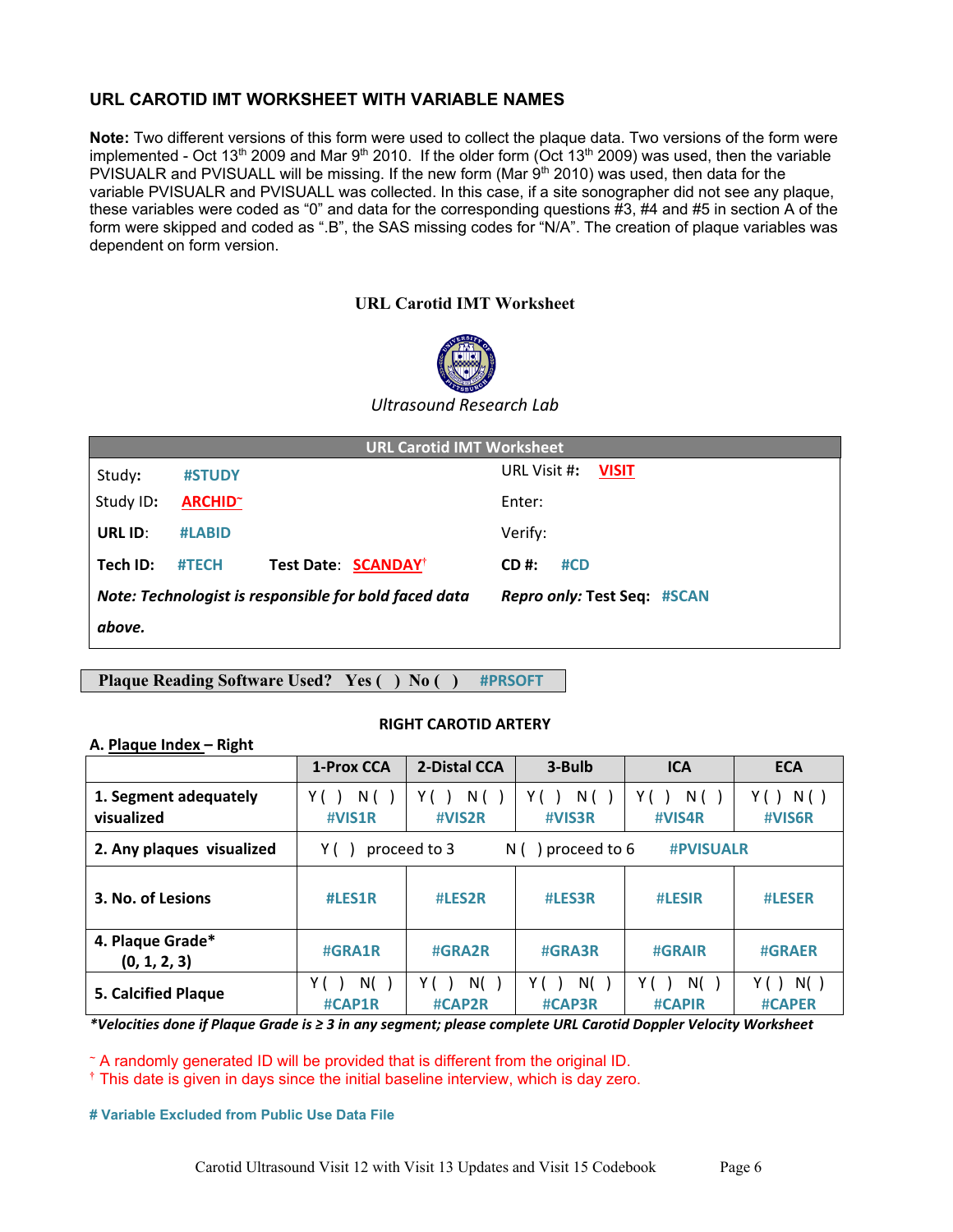# **6. Comments:**

| Technically Difficult Study $\Box$ YES* $\downarrow$ $\Box$ NO #TDSR |                               | Machine Failure $\Box$ YES* $\downarrow$ $\Box$ NO #MECHR |
|----------------------------------------------------------------------|-------------------------------|-----------------------------------------------------------|
| $\Box$ Tortuous vessel #TVR                                          | $\Box$ Deep Vessels #DVR      | Reason for machine failure: #REASONR                      |
| $\Box$ Participant movement<br>$\#PMR$                               | $\Box$ Morbidly obese<br>#MOR |                                                           |

**\*Comments required: \_\_\_\_\_\_\_\_\_\_\_\_\_**#**COMMENTR\_\_\_\_\_\_\_\_\_\_\_\_\_\_\_\_\_\_\_\_\_\_\_\_\_\_\_\_\_\_\_\_\_\_\_\_\_\_\_\_\_\_\_**

# **B. Plaque and Wall thickening** – **Right**







**URL ID: #LABID Test Date: SCANDAY†**

## **LEFT CAROTID ARTERY**

#### **A. Plaque Index – Left**

|                                     | 1-Prox CCA                                                | 2-Distal CCA        | 3-Bulb                     | <b>ICA</b>          | <b>ECA</b>            |
|-------------------------------------|-----------------------------------------------------------|---------------------|----------------------------|---------------------|-----------------------|
| 1. Segment adequately<br>visualized | N (<br>#VIS1L                                             | N (<br>#VIS2L       | N (<br>#VIS3L              | N (<br>#VIS4L       | N( )<br>Y (<br>#VIS6L |
| 2. Any plaques visualized           | proceed to 3<br>) proceed to 6<br><b>#PVISUALL</b><br>N ( |                     |                            |                     |                       |
| 3. No. of Lesions                   | #LES1L                                                    | #LES2L              | #LES3L                     | #LESIL              | #LESEL                |
| 4. Plaque Grade*<br>(0, 1, 2, 3)    | #GRA1L                                                    | #GRA2L              | #GRA3L                     | <b>#GRAIL</b>       | <b>#GRAEL</b>         |
| <b>5. Calcified Plaque</b>          | #CAP1L<br>N(                                              | #CAP2L<br>N(<br>Y ( | <b>#CAP3L</b><br>N(<br>Y ( | <b>#CAPIL</b><br>N( | #<br>N(               |

*\*Velocities done if Plaque Grade is ≥ 3 in any segment; please complete URL Carotid Doppler Velocity Worksheet*

**†** This date is given in days since the initial baseline interview, which is day zero.

**# Variable Excluded from Public Use Data File**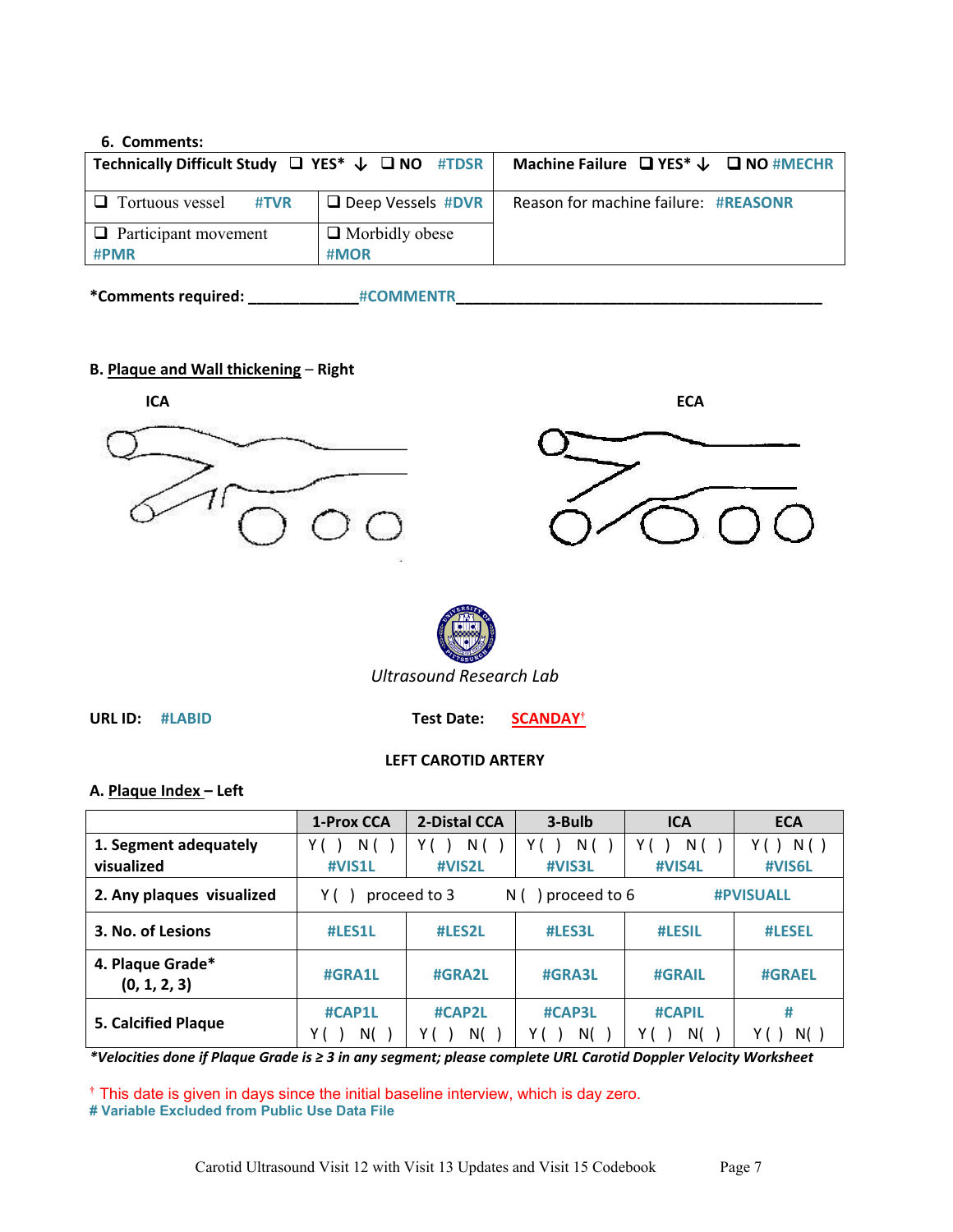# **6. Comments:**

| Technically Difficult Study $\Box$ YES* $\downarrow$ $\Box$ NO #TDSL |                          | Machine Failure $\Box$ YES* $\downarrow$ $\Box$ NO #MECHL |
|----------------------------------------------------------------------|--------------------------|-----------------------------------------------------------|
| $\Box$ Tortuous vessel #TVL                                          | $\Box$ Deep Vessels #DVL | Reason for machine failure: #REASONL                      |
| $\Box$ Participant movement<br>$\Box$ Morbidly obese<br>#MOL<br>#PML |                          |                                                           |

**\*Comments required: \_\_\_\_\_\_\_\_\_\_\_\_ #COMMENTL\_\_\_\_\_\_\_\_\_\_\_\_\_\_\_\_\_\_\_\_\_\_\_\_\_\_\_\_\_\_\_\_\_\_\_\_\_\_\_**

# **B. Plaque and Wall thickening** – **Left**





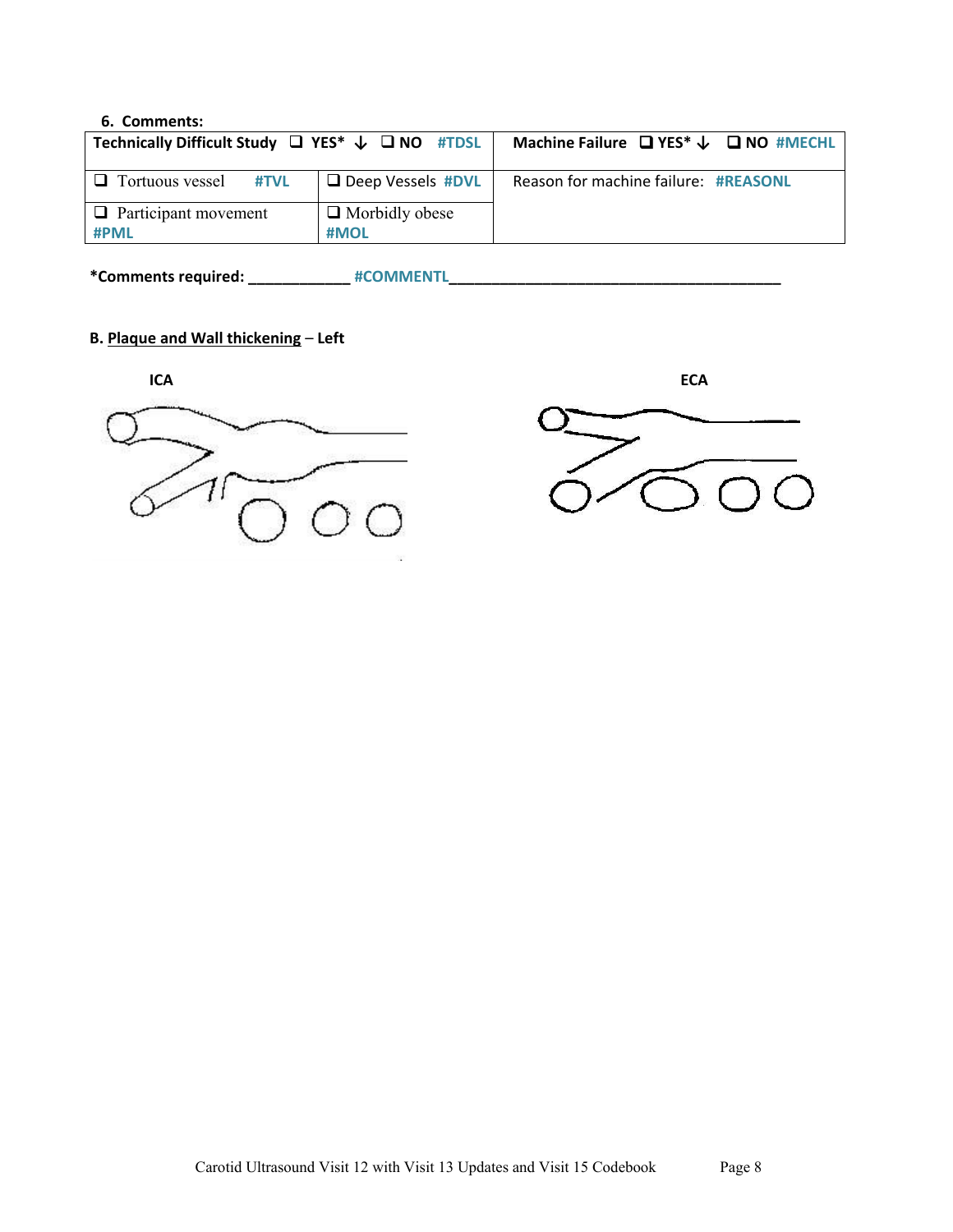# **CREATED VARIABLES**

#### *Main IMT and AD Variables for Analyses:*

The following IMT and AD variables were created from data yielded from reading of the carotid images using semi- automated edge detection software. Equations for created variables are listed in the next section. **The units for all these variables are millimeters (mm)**.

| <b>Variables</b> | Label                                       |
|------------------|---------------------------------------------|
| mavg cca         | Mean IMT of Average CCA                     |
| mavgr_cca        | Mean IMT of Average CCA-Right               |
| mavgl_cca        | Mean IMT of Average CCA-Left                |
| mmaxr_cca        | Max IMT of Average CCA-Right                |
| mmaxl_cca        | Max IMT of Average CCA-Left                 |
| mmax cca         | Max IMT of Average CCA                      |
| mminr cca        | Minimum IMT of Average CCA-Right            |
| mminl cca        | Minimum IMT of Average CCA-Left             |
| mmin_cca         | Minimum IMT of Average CCA                  |
| adavg            | Mean average CCA adventitial diameter       |
| adavgr           | Mean average CCA adventitial diameter-right |
| adavgl           | Mean average CCA adventitial diameter-left  |
| admin            | Mean minimum CCA adventitial diameter       |
| admax            | Mean maximum CCA adventitial diameter       |
| lumen            | Lumen Diameter                              |
| lumenr           | Lumen Diameter - Right                      |
| lumenl           | Lumen Diameter - Left                       |

Carotid intima-media thickness or IMT represents the thickness of the innermost two layers of the carotid artery walls and inter-adventitial diameter or AD represents the diameter of the common carotid artery. This diameter measurement includes the lumen and the intimal and medial layers of the CCA.

#### *Main Plaque Variables for Analyses:*

The following plaque variables were created from variables derived from URL Carotid IMT Worksheet.

| <b>Variables</b> | Label                                    |
|------------------|------------------------------------------|
| pir              | Right plaque index                       |
| pil              | Left plaque index                        |
| рi               | Aggregate of left and right plaque index |
| <b>Plague</b>    | Absence or presence of plaque            |

#### **Plaque Index:**

The plaque index is the summation of the plaque grades across all carotid segments visualized for both left and right carotid arteries. Plaque grade is an estimate of the extent of focal plaque in the carotid artery segments visualized. Each carotid segment (CCA, Bulb, ICA and ECA) is assessed and scored individually using the criteria that follows.

| <b>Estimated extent of focal plaque</b>                                      | Grade |
|------------------------------------------------------------------------------|-------|
| Absence of plaque                                                            |       |
| Up to 29% (usually one small plaque)                                         |       |
| 30 to 50% (1 medium plaque or several small plaques)                         |       |
| 50 to 100% (1 large plague or several plagues with at least 1 medium plague) |       |

#### **Imputed plaque variables based on available information**

The plaque index variable for some observations were flagged due to more number of plaques being noted on the CQI form compared to the IMT worksheet. Based on review of the CQI form, a minimal plaque index could be imputed and recorded in the following minimal imputed plaque index variables.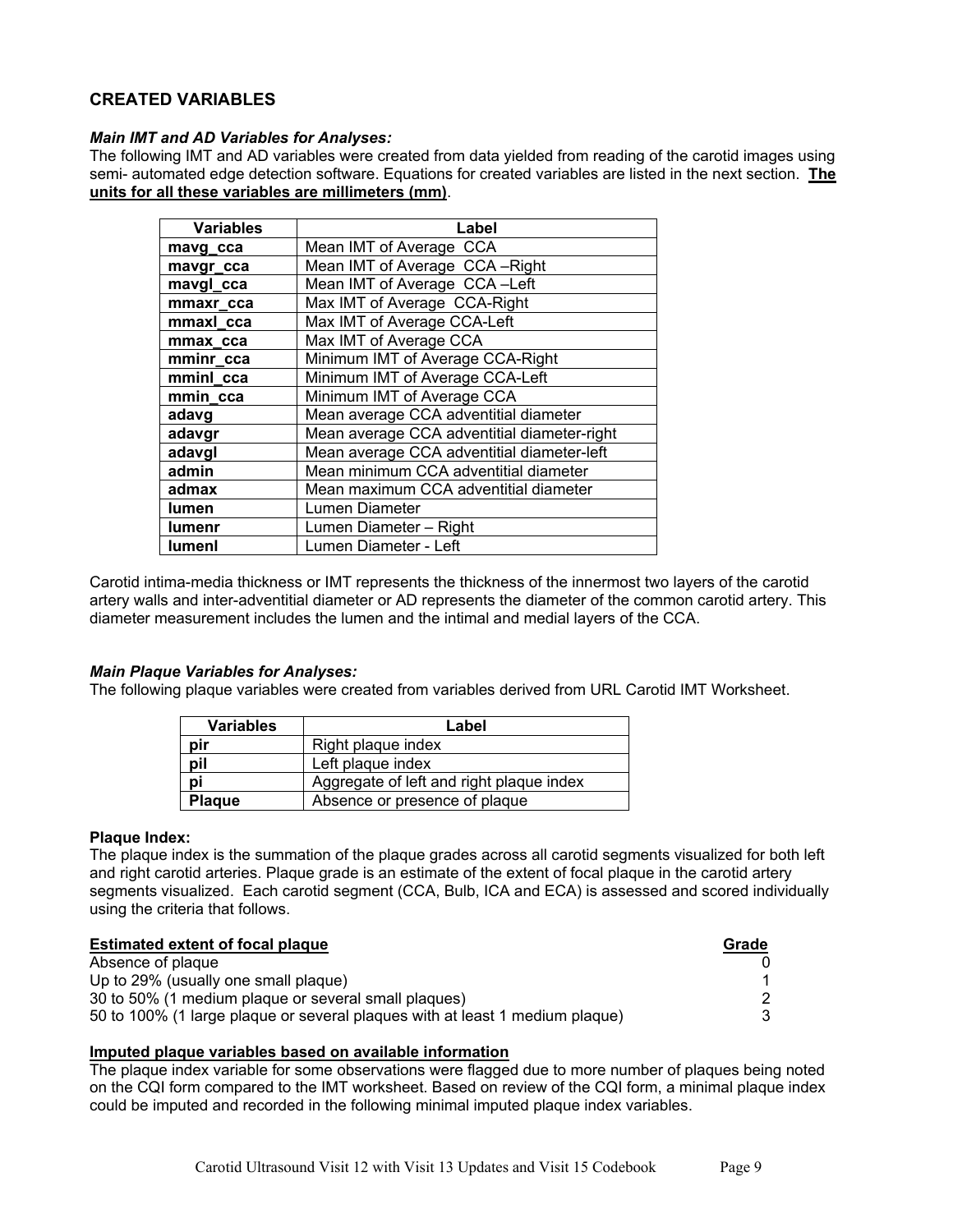| <b>Variables</b> | Label                                          |
|------------------|------------------------------------------------|
| pil_min          | The minimum imputed plaque index of left side  |
| pi_min           | The minimum imputed plaque index               |
| pir_min          | The minimum imputed plaque index of right side |

#### *Equations for Created Carotid Variables:*

- Mean IMT of average CCA (**MAVG\_CCA**) mavg  $cca = (teafr + teanr + teafl + teanl) / 4;$ • Mean IMT of average CCA – Right (**MAVGR\_CCA)** mavgr  $cca = (teafr + teanr) / 2;$ • Mean IMT of average CCA – Left (**MAVGL\_CCA)** mavgl  $cca = (tcafl + tcanl) / 2;$ • Max IMT of average CCA - Right (**MMAXR\_CCA)** mmaxr\_cca = (tcxfr+tcxnr)/**2**; • Max IMT of average CCA – Left (**MMAXL\_CCA)** mmaxr  $cca = (tcxfr + tcxnr) / 2$ ; • Max IMT of average CCA **(MMAX\_CCA**) mmax  $cca = (tcxfl + tcxnl + tcxfr + tcxnr) / 4;$ • Minimum IMT of average CCA-Right (**MMINR\_CCA**) mminr  $cca = (temfr + termfr) / 2;$ • Minimum IMT of average CCA – Left (**MMINL\_CCA)** mminl  $cca = (tcmfl + tcmnl) / 2;$ • Minimum IMT of average CCA (**MMIN\_CCA**) mmin  $cca = (tcmfl + tcmfl + tcmfr + tcmnr) / 4;$ • Mean Average CCA Adventitial diameter **(ADAVG**) ADAVG = (ADAVGr+ADAVGl) / **2**; • Mean minimum CCA Adventitial diameter (**ADMIN**) ADMIN = (ADMINr+ADMINl) / **2**; • Mean maximum CCA Adventitial diameter (**ADMAX**) ADMAX = (ADMAXr+ADMAXl) / **2**; • Lumen Diameter (**LUMEN**)
	- lumen = ((l4lenr1 + l4lenr2 + l4lenl1 + l4lenl2) / **4**);
	- Lumen Diameter -Right (**LUMENR**) lumenr = ((l4lenr1 + l4lenr2) / **2**);
	- Lumen Diameter -Left (**LUMENL**) lumenl = ((l4lenl1 +l4lenl2)/**2**);

**Created plaque variables from the older version (**10/13/2009**) of the URL Carotid IMT Worksheet**

- Right plaque index (**PIR**) PIR = SUM (gra1r, gra2r, gra3r, grair, graer); • Left plaque index (**PIL**) PIL = SUM (gra11, gra21, gra31, grail, grael); • Plaque Index (**PI**) PI = SUM(gra1r, gra2r, gra3r, grair, graer,
	- gra1l, gra2l, gra3l, grail, grael);
- Presence or Absence of plaque (**PLAQUE**) if  $PI > 0$  then plaque = 1; else plaque = 0;

**Created plaque variables from the current version (**03/09/2010**) of the URL Carotid IMT Worksheet**

• Right plaque index (**PIR**) if PVISUALR =  $0$  then PIR =  $0$ ; else PIR = SUM (gra1r, gra2r, gra3r, grair, graer);